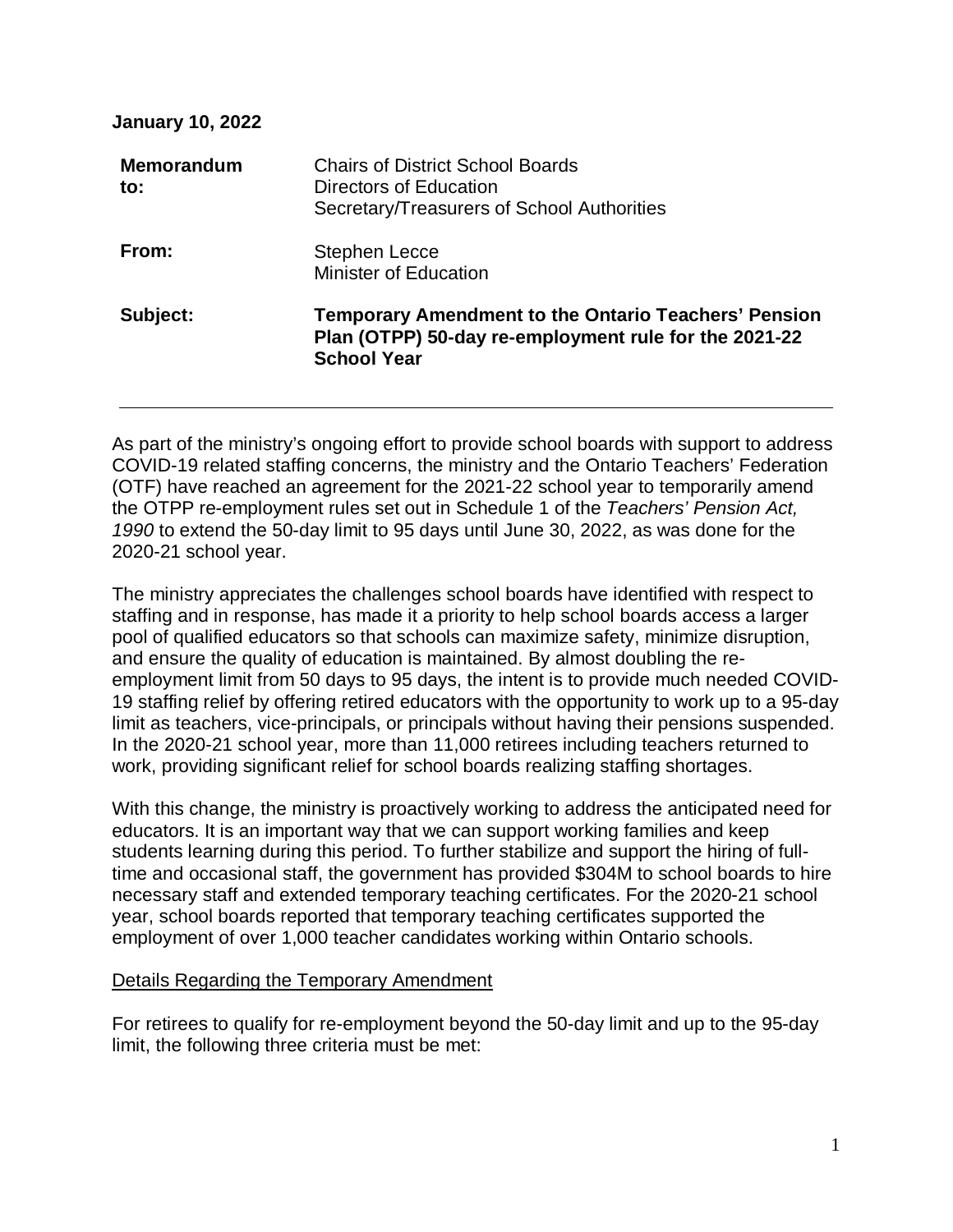- 1. The retiree is employed by a publicly funded school board in Ontario, the Provincial School Authority or the Centre Jules-Léger Consortium; and
- 2. The retiree works in a school (includes virtual, online and remote); and
- 3. The position requires the retiree to hold valid teaching certification from the Ontario College of Teachers or Ministry of Education (i.e. teacher, vice principal, principal).

If the above criteria are met, the retiree can work until the end of the month in which they exceed the 95-day limit or until June 30, 2022, whichever is sooner, without having their pensions suspended. However, if even one of these conditions is not met, or the retiree exceeds the 50-day limit by June 30, 2022 and continues working into July or August, their pension will be suspended.

As the 50-day limit is quickly approaching for many retirees currently employed at schools, the OTF has notified their members of this change. We would also encourage school boards to notify employed retirees of the new 95-day limit as soon as possible so that they may continue working if they meet the criteria.

Re-employed retirees continue to be responsible for tracking their days and must notify the OTPP immediately if they plan to exceed the 95-day limit or if they have any questions about how the re-employment rules affect their pension.

## School Board Reporting Requirement

As part of the joint agreement to extend the re-employment limit to 95 days, the ministry will continue to collect monthly reports from school boards to monitor the hiring and days worked by retirees and the degree of staffing shortages that continue to exist. These reports will continue to be shared with the OTF.

The ministry will share the reporting template and reporting timelines next week.

If you have any questions, please contact Colleen Hogan at [Colleen.Hogan@ontario.ca](mailto:Colleen.Hogan@ontario.ca) or 437-997-9473 or Patrizia Del Riccio at [Patrizia.DelRiccio@ontario.ca](mailto:Patrizia.DelRiccio@ontario.ca) or 416-885- 2950.

We thank you in advance for your cooperation.

Sincerely,

Stephen Lecce Minister